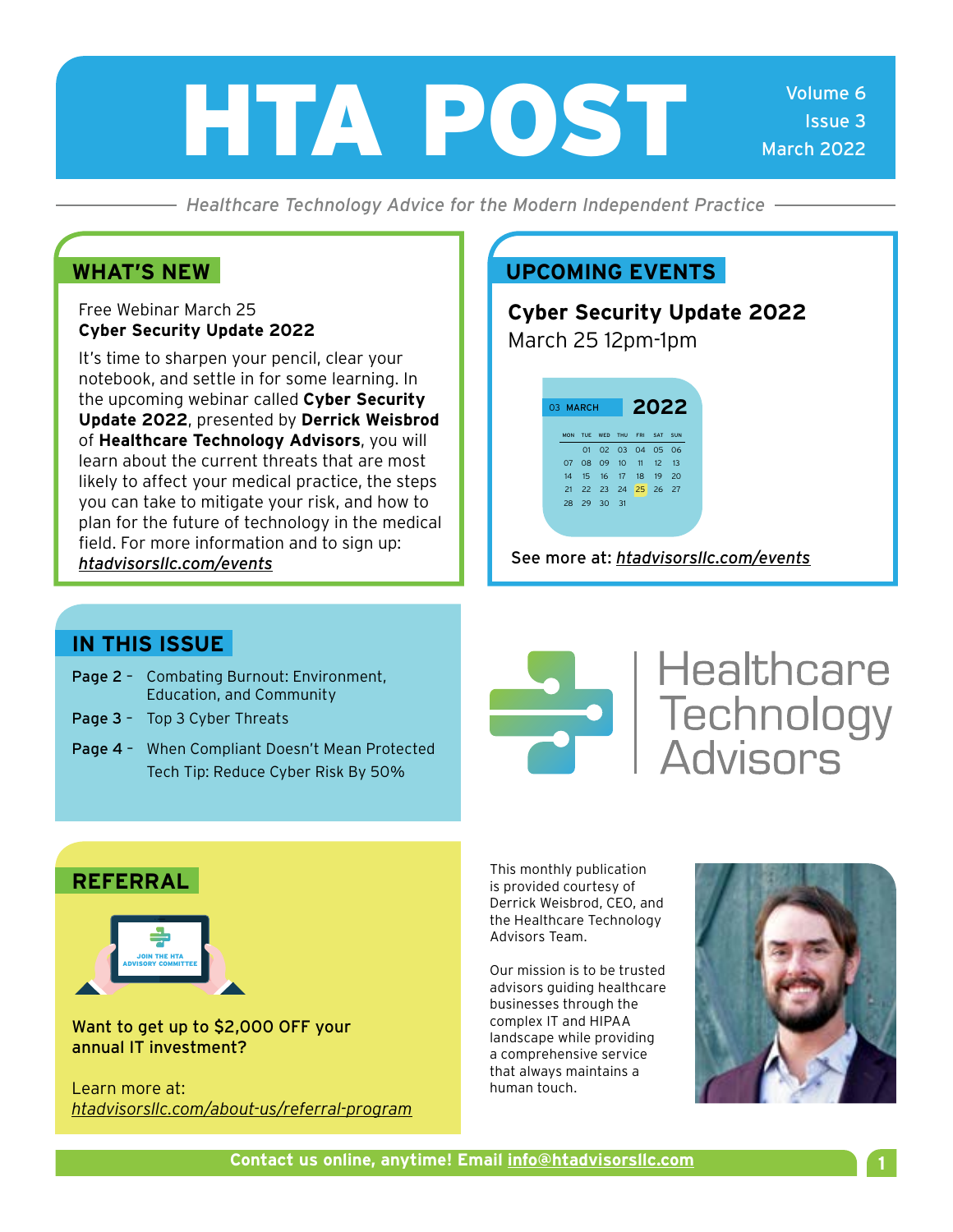**Physician Burnout Isn't New, But Your Approach Can Be** 

*"A study by the Archives of Internal Medicine found that out of 7,000 responding physicians, more than 41% reported experiencing at least one symptom of burnout."*

This figure isn't likely to surprise anyone, as the pandemic has only increased pressure caused by bigger workloads, staffing shortages, and stress. In the 2020 **National Academy of Medicine** report, *Taking Action Against Clinician Burnout: A Systems Approach to Professional Well-Being* several key areas were illuminated that could immediately reduce stress and fatigue among physicians and providers.

#### **Environment**

Your workplace should reduce stress, not add to it! Whether you own your own practice, work in a group setting, or are a team member for a large hospital system, creating a safe and supportive work environment is vitally



important. No matter your role, seek to collaborate and communicate with your colleagues to discover what systems will work best for your practice. Value the input from everyone on your team - you never know where a new idea may come from!

#### **Education**

Continuing education is a requirement for many healthcare professionals. Yet learning, growing, and evolving in one's understanding of healthcare can take place in many settings. Amidst a



growing shortage of healthcare professionals, your team may find opportunities to give back by pursuing an education certificate. Could your practice take on teaching interns, whether in the medical or administrative fields? Perhaps working with a local high school or college can bring you in contact with individuals who can benefit from the experience and expertise of your staff in non-clinical settings. Being given the opportunity to teach and inspire others can change the way a professional sees their own role.

#### **Community**

Feeling alone and isolated are huge contributors to burnout. A good solution to this is to foster and engage with a community of peers. While a workplace can be a community



of its own, it is also good to reach out to larger established organizations such as the **Medical Group Management Association (MGMA)** or the **St. Louis Metropolitan Medical Society**. These groups have a treasure trove of resources that can be levied for the well-being of your providers, including education opportunities and networking. Perhaps more important than the professional resources are the personal connections that can be formed with others who are facing the same issues and fighting the same battles. These communities can strengthen a person's resilience, thus reducing burnout by letting them know they are not alone.

#### **DON'T FEEL ISOLATED!**

**Interact with Your Peers in the Medical Community**

**Join the Greater St. Louis MGMA**

*[mgmastl.org](http://mgmastl.org)*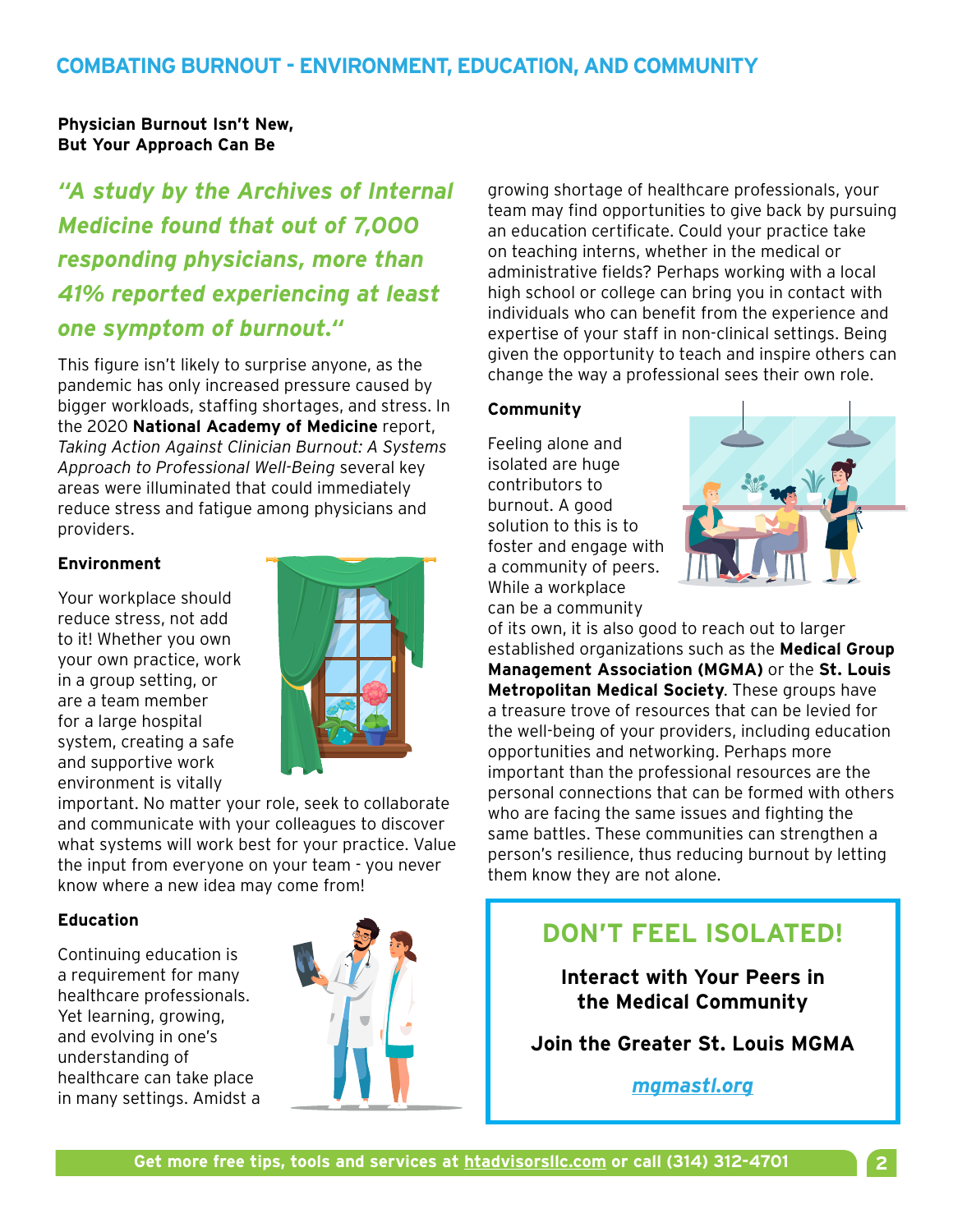#### **TOP 3 CYBER THREATS FOR SMALL MEDICAL PRACTICES THAT AREN'T RANSOMWARE**



Ransomware is a good news topic - it's flashy, scary, and always evolving while creating new stories. So, we end up talking about it a lot! Today, let's look at the top 3 cyber security threats to your practice that aren't related to ransoms.

#### **1. Social Engineering**

This type of attack is hard to predict and difficult to spot, because it relies on deception. Much like phishing, a social engineering attack works by an attacker pretending to be a trusted entity. This is often a very targeted attack, and the bad actor will use personal information that they've learned from observations on social media or from a compromised email account. If the doctor is on vacation and sends a hurried email asking the practice administrator to approve the transfer of funds for the new hire coming on next week, **it will probably seem very plausible**. The doctor IS on vacation. There IS a new hire coming in, and there was some mention of needing to set funds aside… So, the administrator may believe all this and follow the directions her boss has sent her. The problem here is that it was a bad actor pretending to be the doctor and spoofing a look-alike email. The only way to prevent an attack like this is to have standard operating procedures that require checks and balances, and to never ever go around them for convenience.

#### **2. Third Party Exposure**

Third Party Exposure happens when a service your practice uses, such as your billing company or management software, suffers a breach and your data is exposed. While there is little you can do to prevent this from happening, there is a lot you can do to mitigate the risk. First, **always be sure to work with companies who are HIPAA compliant** and are ready to sign a **Business Associate Agreement (BAA)** with your practice. They should be able to supply you with some information on their security measures. Not only does a **BAA** give you some protection in the case of a data breach, but it also shows that the company is taking their stewardship of your patients' data seriously.

#### **3. Patch Management**

Operating systems, cloud software, phones, tablets, payment systems - all these services update to provide new features, extra security, or to smooth out glitches that slow down your system. While these updates may make everything run smoother, they are a pain to implement on each individual device, and if not handled properly can cause massive disruption to your workflow. **They also represent a serious security risk.** Many cyber attacks focus on exploits in common software, such as **Microsoft**, **Java**, or **Adobe**. They target known vulnerabilities that is, problems in the software that have already been discovered and patched away. The attackers know that not everyone will have run that security patch on their system. This was demonstrated in 2018 when two large scale cyber attacks exploited a weakness in **Microsoft** that had been patched two months earlier. It was only due to a lapse in updating that any organization was affected - but these attacks caused millions of dollars in damages.

#### **UNCERTAIN HOW TO PROTECT YOUR BUSINESS? LEARN MORE HERE!**

Read the Article in the St. Louis Metropolitan Medicine Magazine *The Health Care Industry Is Under Attack from Cybercriminals!* Written by **Derrick Weisbrod**, our CEO

*https://slmms.org/wp-content/uploads/2022/02 /SLMM\_February\_2022.pdf*